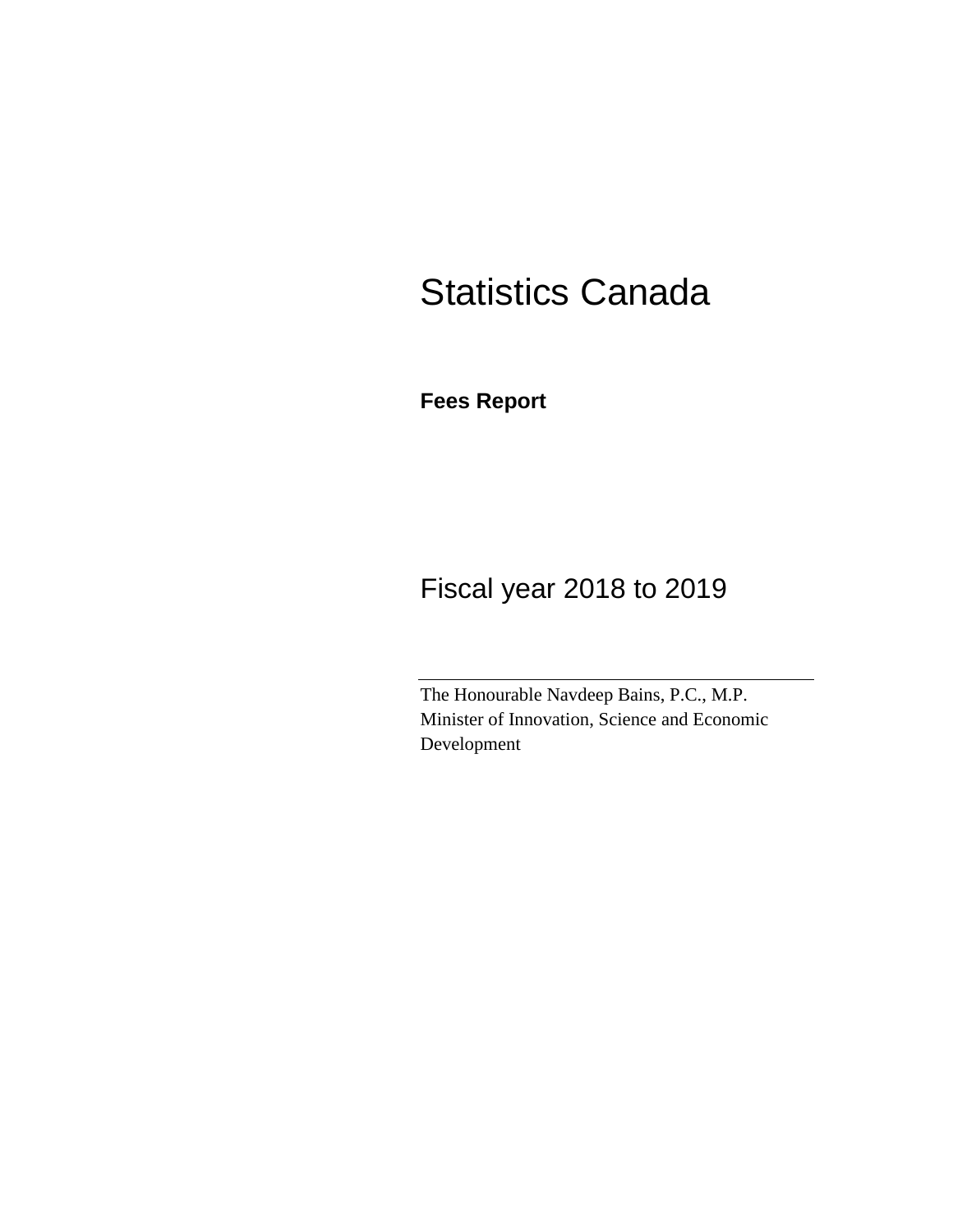© Her Majesty the Queen in Right of Canada, represented by the Minister of Innovation, Science and Economic Development, 2019

Catalogue No. 892600012019001 ISSN 2562-1602

This document is available on the Government of Canada website at [www.canada.ca](https://www.canada.ca/home.html)

This document is available in alternative formats upon request.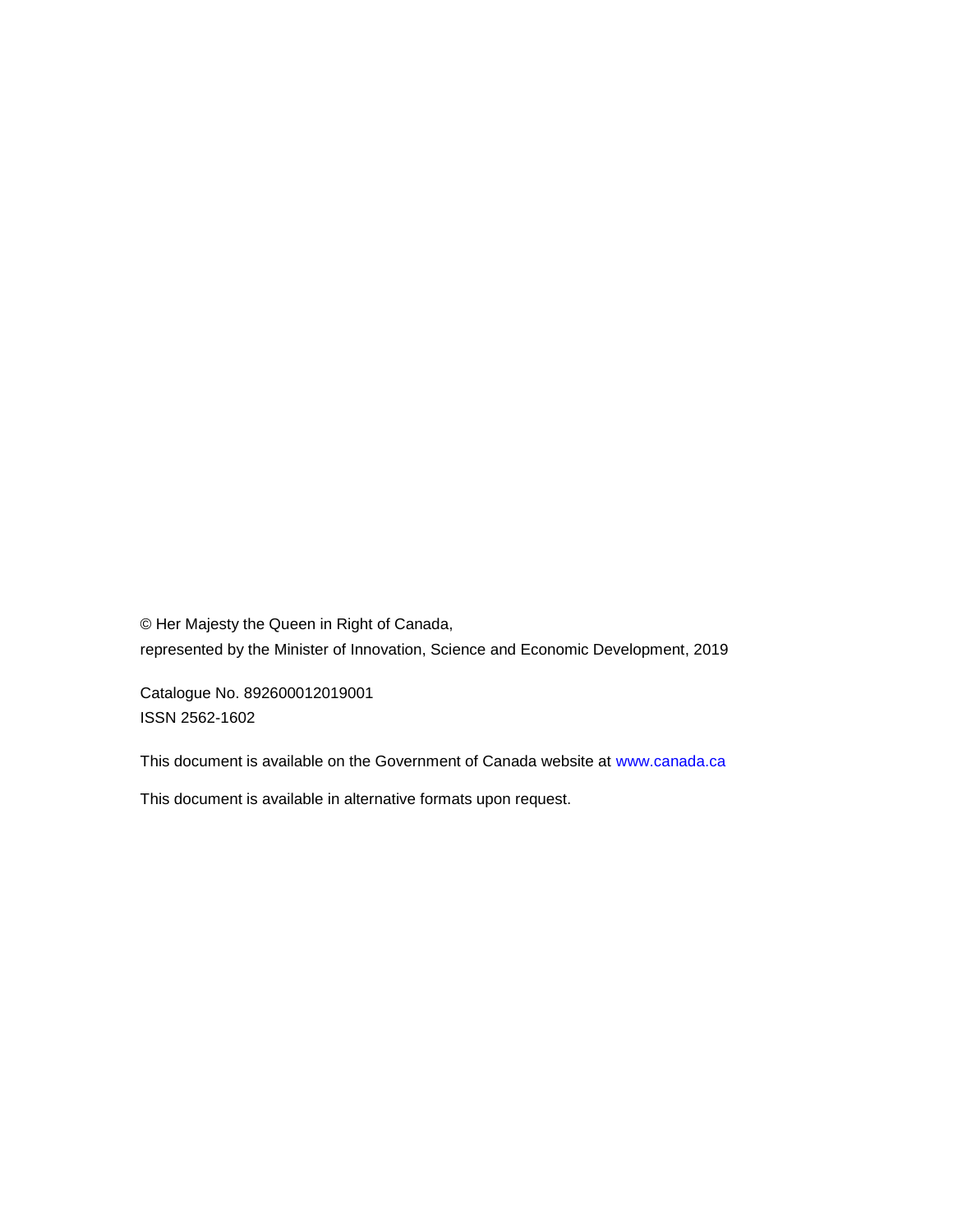### Table of contents

| Totals for fees set by act, regulation or fees notice, by fee grouping 9 |  |
|--------------------------------------------------------------------------|--|
|                                                                          |  |
|                                                                          |  |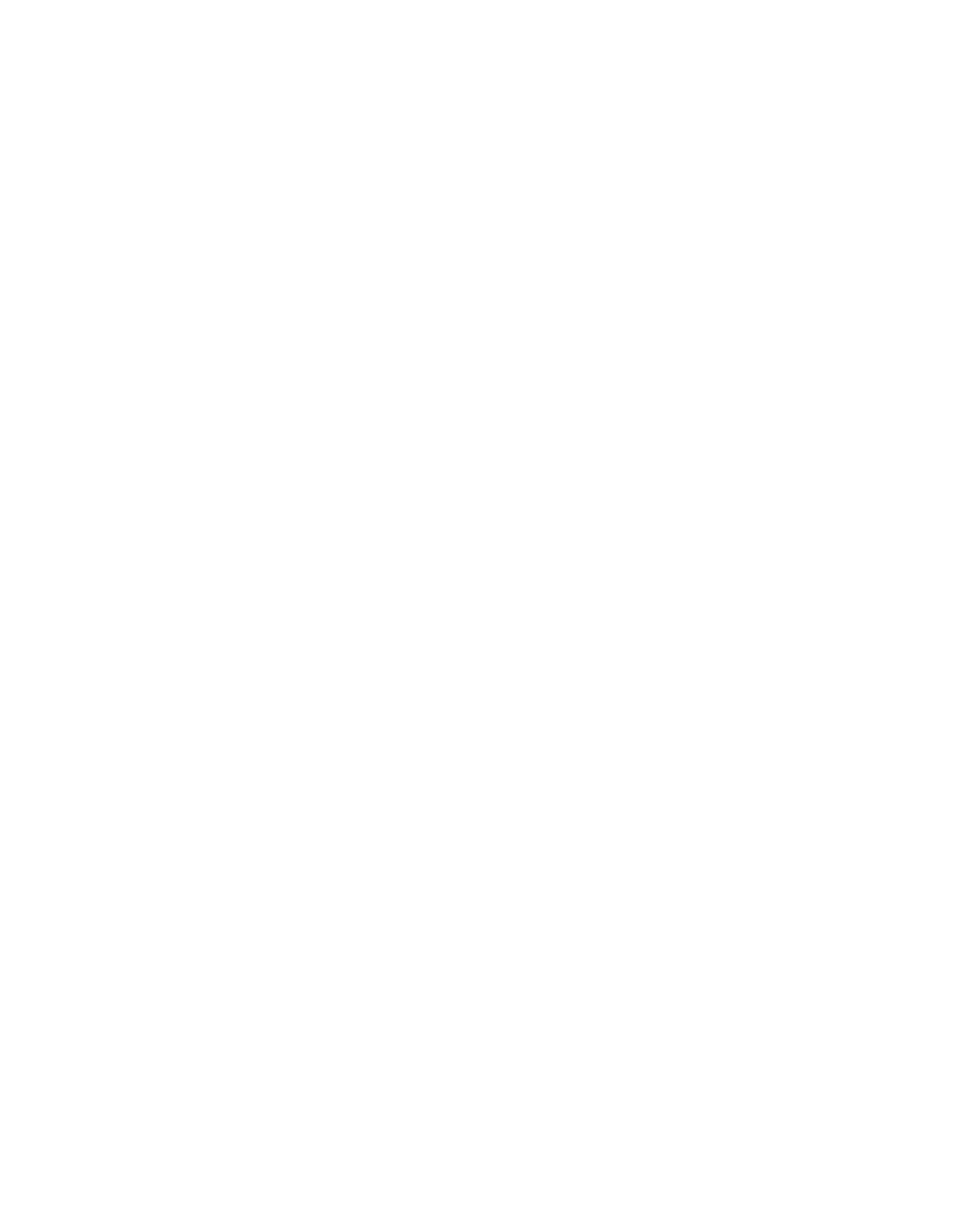### <span id="page-4-0"></span>Minister's message

On behalf of Statistics Canada, I am pleased to present our report on fees for fiscal year 2018 to 2019, Statistics Canada's second annual report under the *Service Fees Act*.

The act provides a modern legislative framework that enables cost-effective delivery of services and, through better reporting to Parliament, improves transparency and oversight.

Last year, a detailed listing of individual fees under the department's authority, along with anticipated increases, was added to the reporting requirements.

This year's report provides more detail on each fee, such as the type and rate of adjustment, the service standard and the performance result. This information provides additional context on each fee, in the spirit of open and transparent fee management.



As part of the Innovation, Science and Economic Development portfolio, Statistics Canada collects fees set by contract from external clients for cost-recovered statistical services.

The Honourable Navdeep Bains, P.C., M.P. Minister of Innovation, Science and Economic Development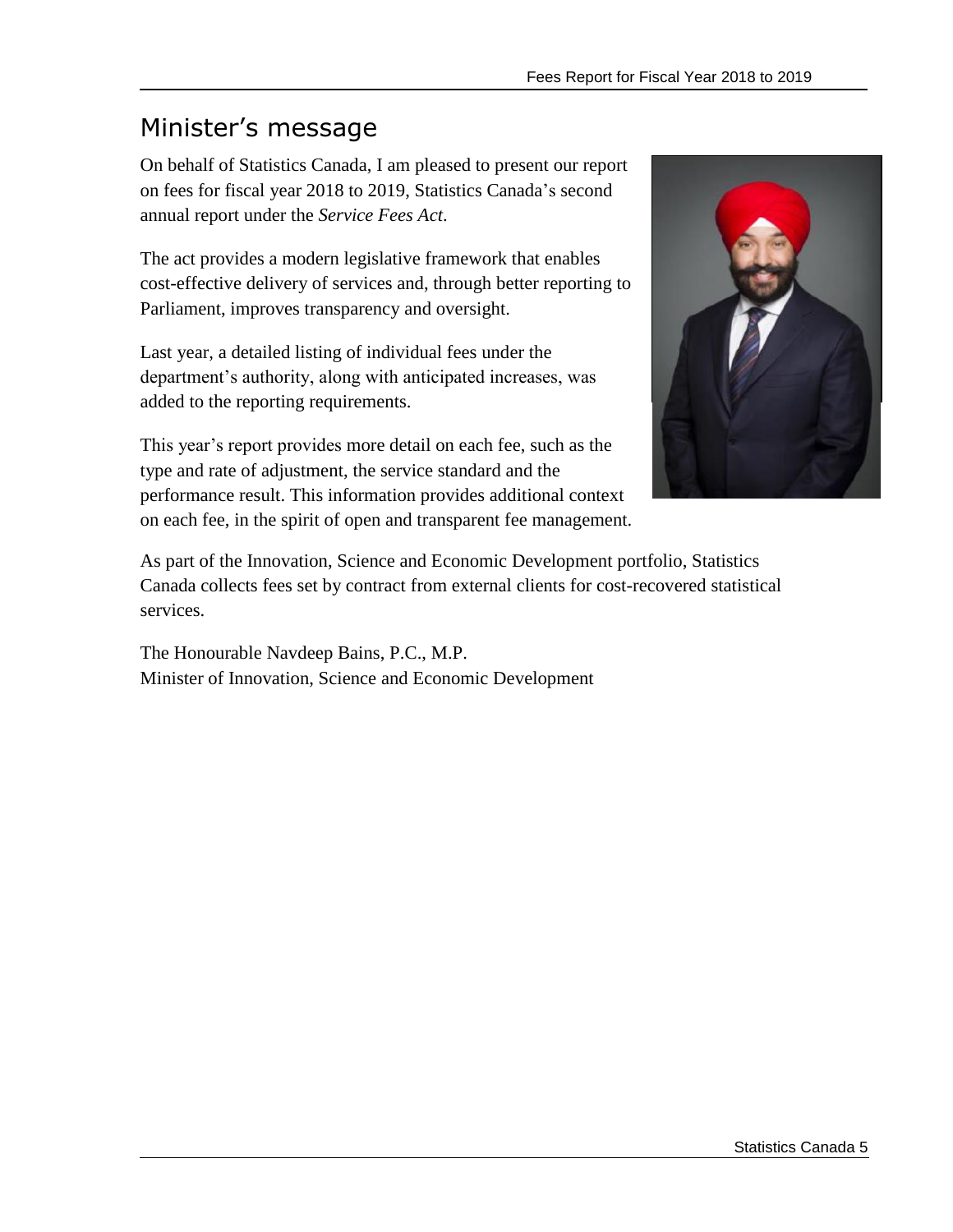### <span id="page-5-0"></span>About this report

This report, which is tabled under section 20 of the *[Service Fees Act](https://laws-lois.justice.gc.ca/eng/acts/S-8.4/index.html)<sup>i</sup>* and section 4.2.8 of the *Directive on Charging and Special Financial Authorities*, contains information about the fees that Statistics Canada had the authority to charge in the 2018 to 2019 fiscal year.

This report contains information about all fees that are under Statistics Canada's authority, even if some or all of the fees are collected by another department.

The information reported includes fees that:

- fall under the *Service Fees Act*
- are exempt from the *Service Fees Act*

The information covers fees set by:

- contract
- market-base, auction or both
- act, regulation or fees notice

For fees set by the following mechanisms, the report provides totals only:

- contract
- market-base, auction or both

For fees set by act, regulation or fees notice, the report provides totals for fee groupings, as well as detailed information for each individual fee.

Although the fees charged by Statistics Canada under the *Access to Information Act* are subject to the *Service Fees Act*, they are not included in this report. Information on Statistics Canada's access to information fees for fiscal year 2018 to 2019 can be found in our access to information report, which is posted on our [Corporate Management](https://www.statcan.gc.ca/eng/about/reports2)  [Reporting](https://www.statcan.gc.ca/eng/about/reports2)<sup>ii</sup> web page.

### <span id="page-5-1"></span>Remissions

A remission is a partial or full return of a fee to a fee payer who paid for a service for which a department deemed that the service standard was not met.

Under the *Service Fees Act*, departments must develop policies for determining whether a service standard has been met and for determining how much of a fee will be remitted to a fee payer. This requirement does not take effect until April 1, 2020. This report therefore includes **only** those remissions issued under Statistics Canada's enabling legislation. It does not include remissions issued under the *Service Fees Act*.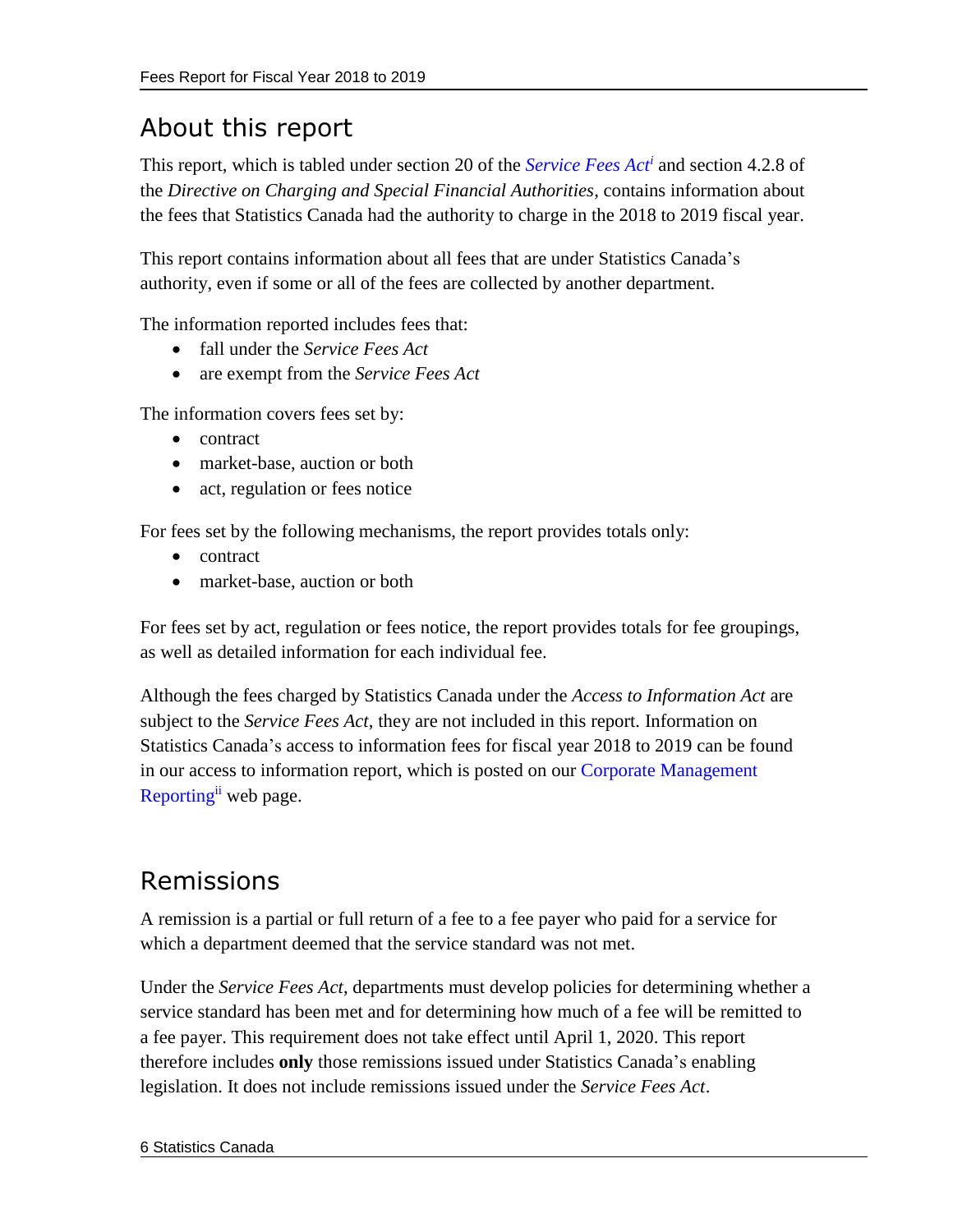## <span id="page-6-0"></span>Overall totals, by fee type

The following table presents the total revenue, cost and remissions for all fees that Statistics Canada had the authority to charge in fiscal year 2018 to 2019, by fee type.

#### **Overall totals for fiscal year 2018 to 2019, by fee type**

<span id="page-6-1"></span>

| Fee type                                         | Revenue (\$) | $Cost($ \$) | <b>Remissions (\$)</b>                                                     |
|--------------------------------------------------|--------------|-------------|----------------------------------------------------------------------------|
| Fees set by<br>contract                          | 26,104,855   | 26,104,855  | Remissions do not apply to<br>fees set by contract.                        |
| Fees set by<br>market base,<br>auction or both   | 0            | 0           | Remissions do not apply to<br>fees set by market base,<br>auction or both. |
| Fees set by act,<br>regulation or fees<br>notice | 0            | 0           |                                                                            |
| <b>Total</b>                                     | 26,104,855   | 26,104,855  |                                                                            |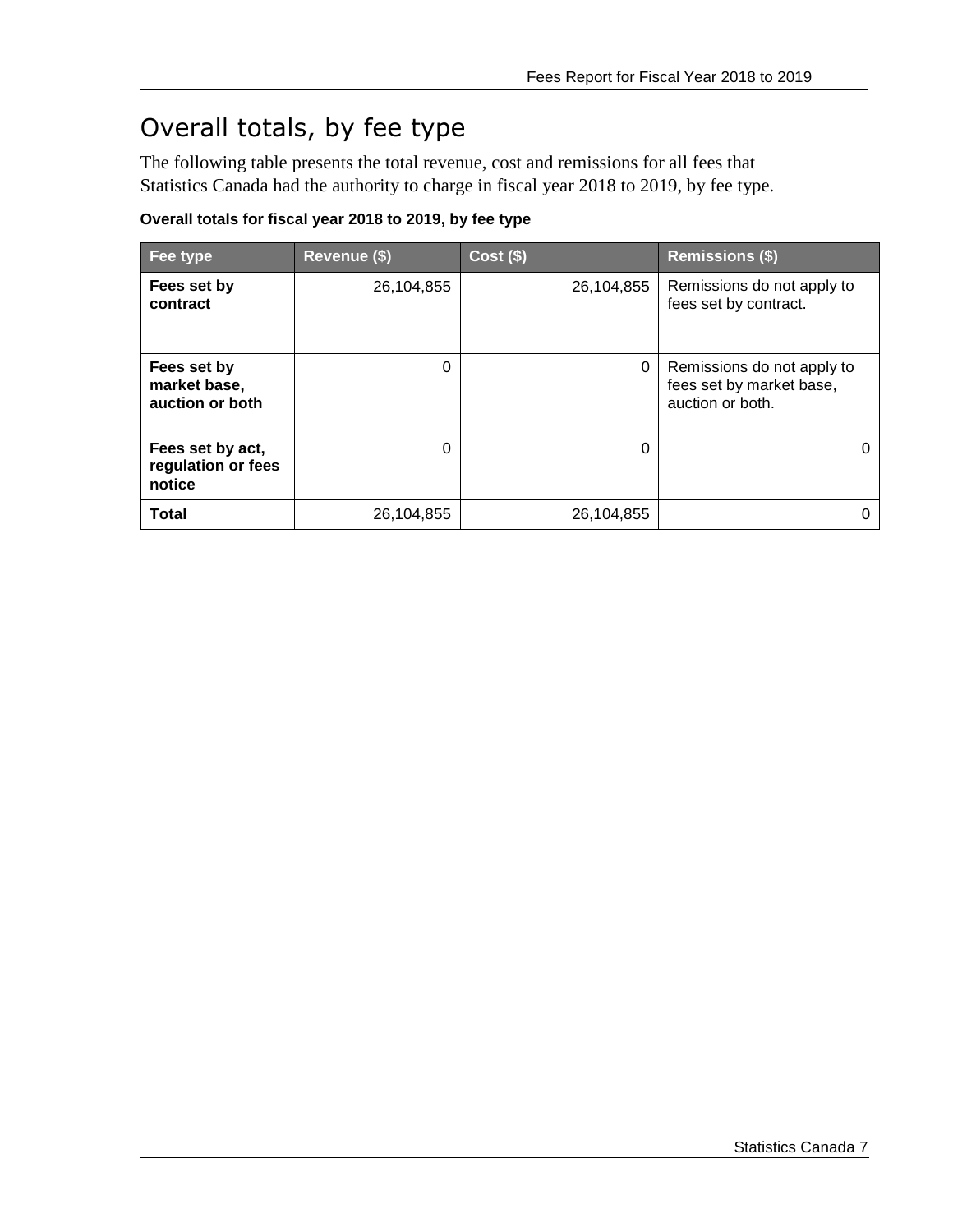8 Statistics Canada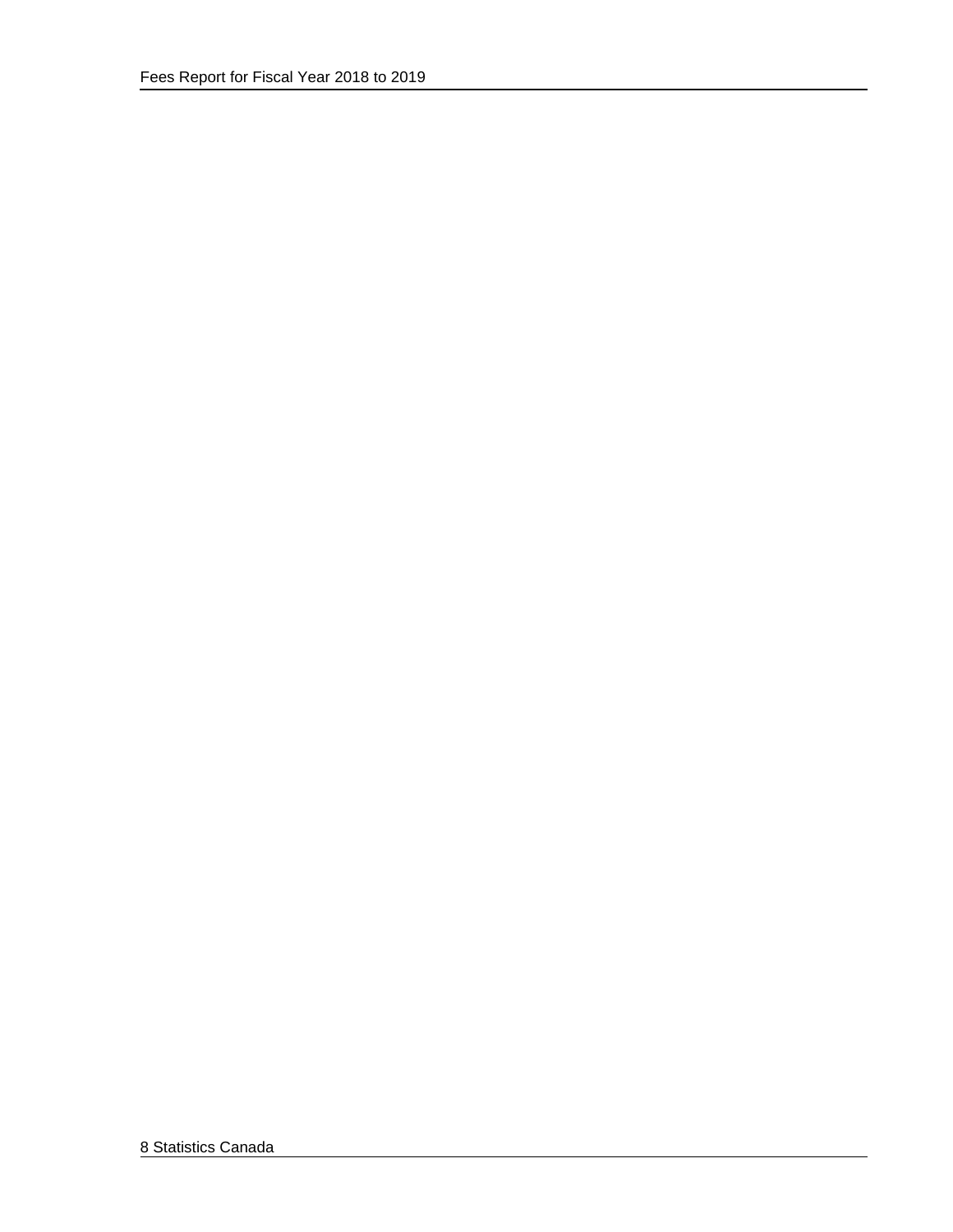### Totals for fees set by act, regulation or fees notice, by fee grouping

The following table presents, for each fee grouping, the total revenue, cost and remissions for all fees that Statistics Canada had the authority to charge in fiscal year 2018 to 2019 that are set by any of the following:

- act
- regulation
- fees notice

A fee grouping is a grouping of all of the fees that a department has the authority to charge for activities relating to a single business line, directorate or program.

#### **Statistics Canada does not have fees set by act, regulations or fees notice to report for fiscal year 2018 to 2019.**

| Fee grouping | Not applicable |                        |
|--------------|----------------|------------------------|
| Revenue (\$) | $Cost($ \$)    | <b>Remissions (\$)</b> |
|              |                |                        |

### <span id="page-8-0"></span>Details on each fee set by act, regulation or fees notice

This section provides detailed information on each fee that Statistics Canada had the authority to charge in fiscal year 2018 to 2019 and that was set by any of the following:

- act
- regulation
- fees notice

| Fee grouping                                | Not applicable |
|---------------------------------------------|----------------|
| <b>Fee</b>                                  | Not applicable |
| <b>Fee-setting authority</b>                | Not applicable |
| Year introduced                             | Not applicable |
| Last year fee-setting authority was amended | Not applicable |
| Fee type                                    | Not applicable |
| Fee amount (\$)                             | $\Omega$       |
| Total fee revenue (\$)                      | 0              |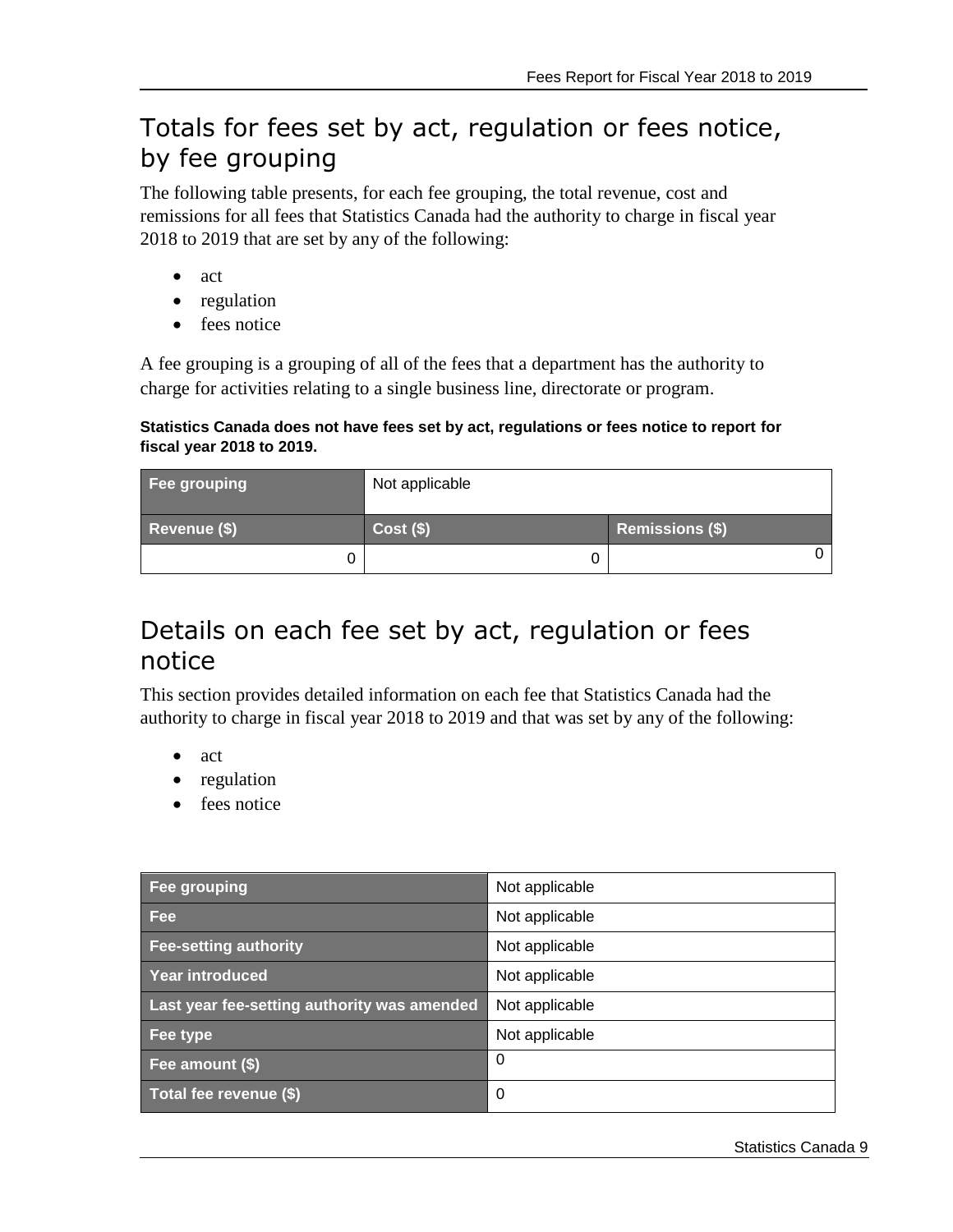#### Fees Report for Fiscal Year 2018 to 2019

| <b>Adjustment type</b>                           | Not applicable |
|--------------------------------------------------|----------------|
| <b>Adjustment rate</b><br>$\sqrt{2}$ or formula) | 0              |
| 2020 to 2021 fee amount (\$)                     | 0              |
| Future fee-adjusted amount (\$)                  | $\Omega$       |
| <b>Adjustment date</b>                           | Not applicable |
| <b>Fee-adjustment authority</b>                  | Not applicable |
| <b>Service standard</b>                          | Not applicable |
| Performance result                               | Not applicable |